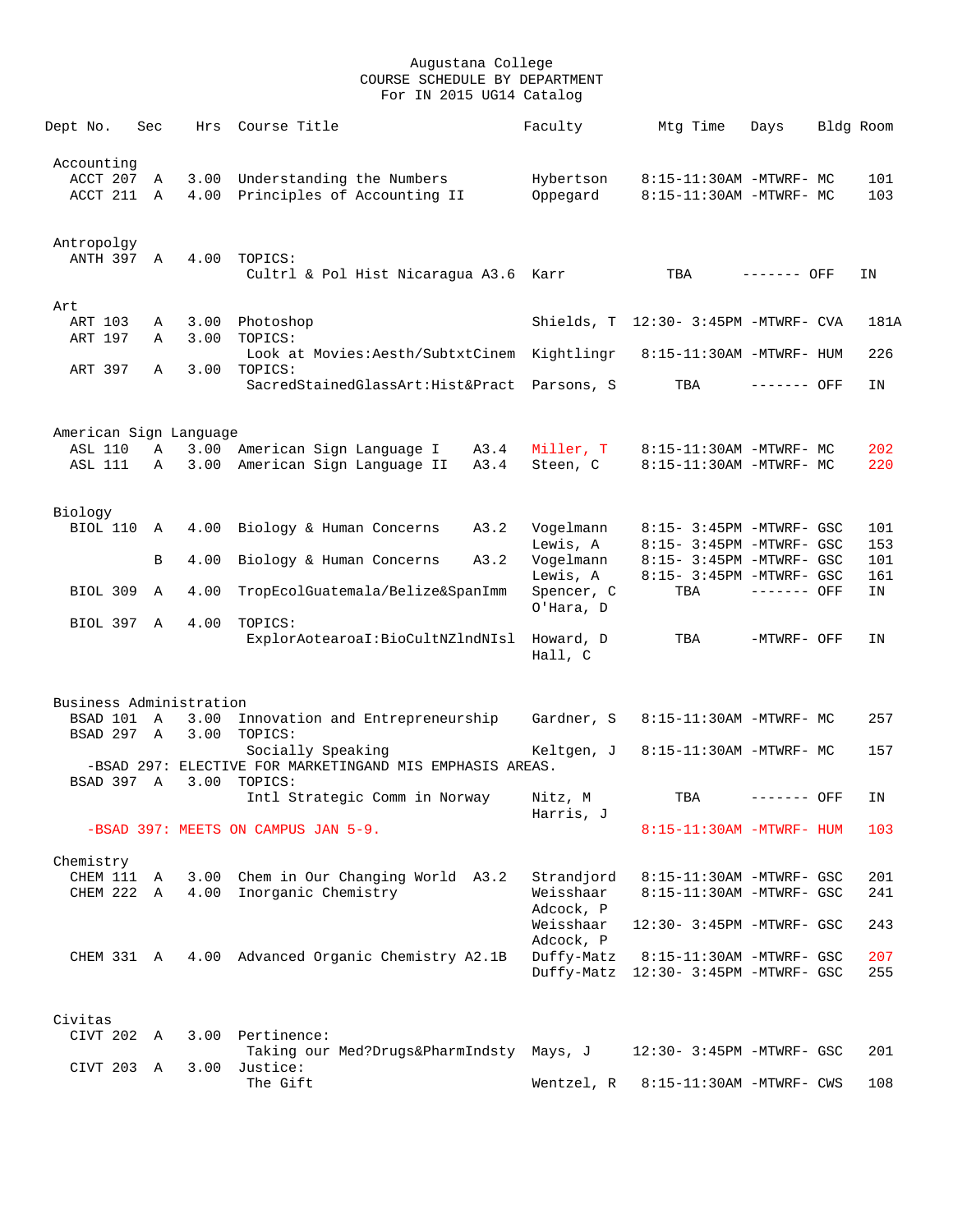| Dept No.                              | Sec |      | Hrs Course Title                                                                                                   | Faculty                              | Mtg Time                             | Days         | Bldg Room |            |
|---------------------------------------|-----|------|--------------------------------------------------------------------------------------------------------------------|--------------------------------------|--------------------------------------|--------------|-----------|------------|
|                                       |     |      |                                                                                                                    |                                      |                                      |              |           |            |
| Communication Disorders<br>CMDS 288 A |     |      | 1.00 Observation Practicum<br>-CMDS 288: INSTRUCTOR PERMISSION REQUIRED.                                           | Mahan, K                             | TBA                                  | ------- OFF  |           | OFF        |
|                                       |     |      | CMDS 388 A 10.00 Clinical Practicum                                                                                | Mahan, K                             | TBA                                  | ------- OFF  |           | OFF        |
|                                       |     |      | -CMDS 388: INSTRUCTOR PERMISSION REQUIRED.<br>CMDS 488 A 10.00 Adv Clinical Prct:Comm Disorders                    | Mahan, K                             | TBA                                  | ------- OFF  |           | OFF        |
|                                       |     |      |                                                                                                                    |                                      |                                      |              |           |            |
| Communication Studies                 |     |      |                                                                                                                    |                                      |                                      |              |           |            |
| COMM 110 A<br>COMM 397 A              |     | 3.00 | 3.00 Intro To Communication<br>A2.2<br>TOPICS:                                                                     | Bart, H                              | 8:15-11:30AM -MTWRF- HUM             |              |           | 331        |
|                                       |     |      | GoVike:IntlStratComm-NordicLand                                                                                    | Nitz, M                              | TBA                                  | ------- OFF  |           | ΙN         |
|                                       |     |      | -COMM 397: MEETS ON CAMPUS JAN 5-9.                                                                                | Harris, J                            | 8:15-11:30AM -MTWRF- HUM             |              |           | 103        |
|                                       |     |      |                                                                                                                    |                                      |                                      |              |           |            |
| Economics<br>ECON 120 A               |     |      |                                                                                                                    |                                      |                                      |              |           |            |
|                                       |     |      | 3.00 Principles of Economics I A3.3                                                                                |                                      | Eggleston 12:30- 3:45PM -MTWRF- MC   |              |           | 153        |
| Education                             |     |      |                                                                                                                    |                                      |                                      |              |           |            |
| EDUC 110                              | A   | 3.00 | Found of American Education A3.3                                                                                   | Hallenbeck                           | 8:15-11:30AM -MTWRF- MC              |              |           | 164        |
| EDUC 219 A<br>EDUC 231                |     |      | 3.00 Technology in Education<br>3.00 Kindergarten Education                                                        | Hanavan, P                           | 8:15-11:30AM -MTWRF- MC              |              |           | 001        |
|                                       | A   |      | -EDUC 231: INCLUDES A 30 HR PRACTICUM.                                                                             | Rost, M                              | $4:30 - 7:30PM - MT - R - M$         |              |           | 164        |
| EDUC 355                              | A   | 3.00 | Human Relations in Education                                                                                       | Ashworth                             | 12:30- 3:45PM -MTWRF- MC             |              |           | 164        |
| EDUC 370                              | A   |      | 3.00 Literacy for Engl Lang Learners                                                                               |                                      | Andrews, SE 12:30- 3:45PM -MTWRF- MC |              |           | 220        |
| English                               |     |      |                                                                                                                    |                                      |                                      |              |           |            |
| ENGL 197 A                            |     | 3.00 | TOPICS:                                                                                                            |                                      |                                      |              |           |            |
| ENGL 226                              | A   | 3.00 | Look at Movies: Aesth/SubtxtCinem Kightlingr 8:15-11:30AM -MTWRF- HUM<br>World Literature II<br>A3.1B              | Hanson, D                            | 12:30- 3:45PM -MTWRF- HUM            |              |           | 226<br>102 |
| ENGL 269                              | A   |      | 3.00 English Grammar                                                                                               | Nelson, C                            | 12:30- 3:45PM -MTWRF- HUM            |              |           | 201        |
| ENGL 297 A                            |     | 3.00 | TOPICS:                                                                                                            |                                      |                                      |              |           |            |
|                                       |     |      | Cuba: Race, Gender, & Revolution Cabrera                                                                           | Gerling                              | TBA                                  | ------- OFF  |           | ΙN         |
| ENGL 305 A                            |     |      | 3.00 Creative Writing: Poetry A2.1B                                                                                | Hicks, P                             | 8:15-11:30AM -MTWRF- HUM             |              |           | 106        |
|                                       |     |      |                                                                                                                    |                                      |                                      |              |           |            |
| French                                |     |      |                                                                                                                    |                                      |                                      |              |           |            |
|                                       |     |      | FREN 110 A 3.00 Intro to French I A3.4<br>FREN 400 A 1.00 Honors Thesis                                            | Fish<br>Fish                         | 12:30- 3:45PM -MTWRF- HUM<br>TBA     | $------$ HUM |           | 320        |
|                                       |     |      | -FREN 400: INSTRUCTOR SIGNATURE REQUIRED.                                                                          |                                      |                                      |              |           |            |
|                                       |     |      |                                                                                                                    |                                      |                                      |              |           |            |
| General Studies<br>GENL 100 A         |     |      | 3.00 Career and Life Planning                                                                                      | Staff                                | 8:15-11:30AM -MTWRF- HUM             |              |           | 202        |
| GENL 134 A                            |     |      | 3.00 Con Band/International Tour A3.6                                                                              |                                      |                                      |              |           |            |
|                                       |     |      | China: Traditions & Transformtns                                                                                   | Pennington                           | TBA                                  | ------- OFF  |           | TRIP       |
| GENL 206 A                            |     |      | 4.00 Emergency Medical Technician<br>-GENL 206: SPECIAL FEES APPLY. MEETS JAN 5-31. NOTE: FINAL CLASS ON SATURDAY. | Swenson, J                           | 8:00- 4:00PM -MTWRF- HUM             |              |           | 301        |
| GENL 297 A                            |     |      | 4.00 TOPICS:<br>Dharma: Mus, Rel&Lit-ContempIndia                                                                  | Looney, S                            | TBA                                  | ------- OFF  |           | ΙN         |
| GENL 492 E                            |     |      | 3.00 Senior Capstone:<br>A4.3                                                                                      |                                      |                                      |              |           |            |
|                                       |     |      | How Shall We Live as Digital Nat                                                                                   | Babcock, E<br>Gray, S                | 12:30- 3:45PM -MTWRF- MC             |              |           | 264        |
|                                       | F   |      | 3.00 Life's Cycle                                                                                                  | Gubbels<br>Preston, M                | 12:30- 3:45PM -MTWRF- MC             |              |           | 201        |
|                                       | G   | 3.00 | Nature and Nurture                                                                                                 | Lima, O                              | 8:15-11:30AM -MTWRF- MC              |              |           | 255        |
|                                       | Н   | 3.00 | Reproduction & Human Person                                                                                        | Vitiello<br>Diggins-H<br>Pederson, A | $12:30-3:45PM -MTWRF-MC$             |              |           | 255        |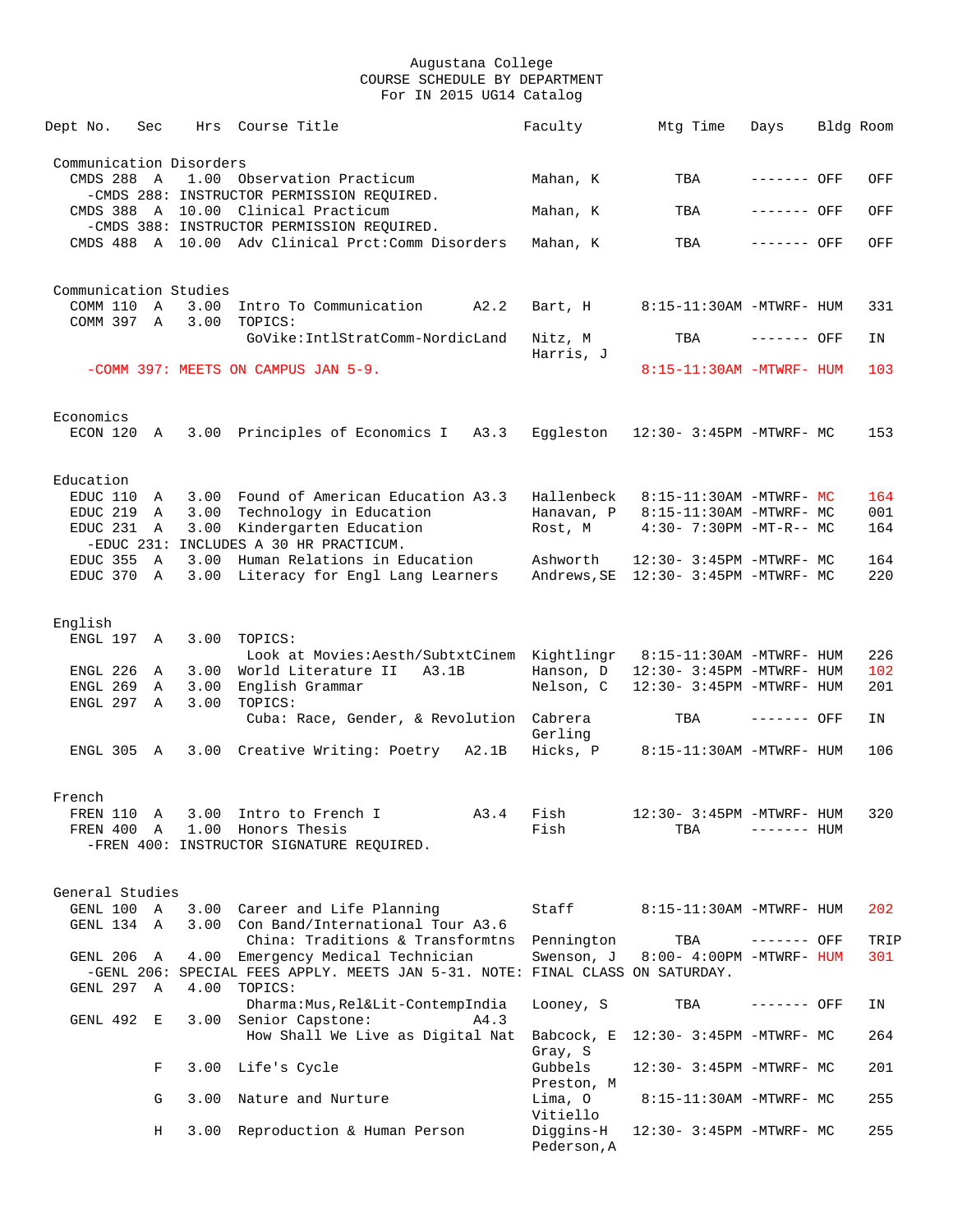| Dept No.                  | Sec           |      | Hrs Course Title                                                                                                                |       | Faculty                            | Mtg Time                                                                       | Days          | Bldg Room |                   |
|---------------------------|---------------|------|---------------------------------------------------------------------------------------------------------------------------------|-------|------------------------------------|--------------------------------------------------------------------------------|---------------|-----------|-------------------|
| German                    |               |      | GERM 110 A 3.00 Intro to German I A3.4 Lhotzky, M<br>GERM 400 A 1.00 Honors Thesis<br>-GERM 400: INSTRUCTOR SIGNATURE REQUIRED. |       | Lhotzky, S                         | 8:15-11:30AM -MTWRF- HUM<br>TBA                                                | $------$ HUM  |           | 302               |
| Government/Intl Affairs   |               |      | GOVT 297 A 3.00 TOPICS:                                                                                                         |       |                                    |                                                                                |               |           |                   |
|                           |               |      | Politics/Politicians in AmerFilm Wanless, E 8:15-11:30AM -MTWRF- MC                                                             |       |                                    |                                                                                |               |           | 201               |
| History                   |               |      | HIST 297 A 3.00 TOPICS:<br>Global Slavery: Then and Now Wright, R 12:30- 3:45PM -MTWRF- MC                                      |       |                                    |                                                                                |               |           | 103               |
| Health                    |               |      | HLTH 216 A 2.00 Stress Management                                                                                               |       |                                    | VanSchepen 9:30-11:30AM -MTWR-- ELMN 230                                       |               |           |                   |
| Sign Lang. Interpreting   |               |      | INTR 360 A 3.00 ASL Linguist & Sociolinguistics Gunderson, C 8:15-11:30AM -MTWRF- MC                                            |       |                                    |                                                                                |               |           | 264               |
| Mathematics<br>MATH 140 A |               |      | 3.00 Quantitative Reasoning A2.3<br>MATH 335 A 3.00 Modern Geometry                                                             |       |                                    | Sorenson, T 12:30- 3:45PM -MTWRF- MC<br>Erickson, L 8:15-11:30AM -MTWRF- SFS   |               |           | 101<br>204B       |
| Music<br>MUSI 095 A       |               |      | 1.00 Music Ensemble:                                                                                                            | A3.5B |                                    |                                                                                |               |           |                   |
|                           |               |      | China Tour Band Performance Lab<br>MUSI 110 A 3.00 The Understanding of Music A3.5B<br>MUSI 111 A 3.00 History of Jazz A3.5B    |       | Schilf, P<br>Joyce, R              | TBA ------- OFF<br>Svanoe 8:15-11:30AM -MTWRF- HUM<br>8:15-11:30AM -MTWRF- HUM |               |           | IN<br>231<br>121  |
| Native American Studies   |               |      |                                                                                                                                 |       |                                    |                                                                                |               |           |                   |
|                           |               |      | NAST 320 A 3.00 Native American Social Sys A3.6                                                                                 |       | Bunger                             | 12:30- 3:45PM -MTWRF- MC                                                       |               |           | 202               |
| Nursing                   |               |      | NURS 200 A 3.00 Intro to Professional Nursing Melson, Mry 8:15-11:30AM -MTWRF- GSC 121                                          |       | Karel, B                           |                                                                                |               |           |                   |
| NURS 410 A                |               |      | 3.00 Maternal & Reproductive Hlth Nur                                                                                           |       | Knitig, K<br>Knitig, K<br>Karel, B | $8:15-11:30AM$ -M-W-F- MC<br>$12:30 - 3:45PM - M - W - F - MC$<br>TBA          | $--T-R--$ OFF |           | 252<br>252<br>OFF |
|                           |               |      | NURS 451 A 3.00 Leadership in Prof Nursing                                                                                      |       | Staff<br>Abbott, K<br>Herrmann     | TBA                                                                            | ------- OFF   |           | OFF               |
|                           | B             |      | -NURS 451A: REQUIRED CAMPUS DATES: JAN 5, 6, & 26.<br>3.00 Leadership in Prof Nursing                                           |       | Waltman, P                         | TBA                                                                            | ------- OFF   |           | IN                |
|                           | $\mathcal{C}$ |      | 3.00 Leadership in Prof Nursing                                                                                                 |       | Schroeder                          | TBA                                                                            | ------- OFF   |           | ΙN                |
| Physical Education        |               |      |                                                                                                                                 |       |                                    |                                                                                |               |           |                   |
| PE 105                    | A             | 1.00 | Downhill Skiing<br>(includes lift and lessons)                                                                                  | A1.3  |                                    | $6:30-9:30PM --T-R--OFF$                                                       |               |           |                   |
|                           |               |      | -PE 105A: SPECIAL FEE: \$120 FOR LIFT AND LESSONS. MEETS AT GREAT BEAR SKI RESORT.<br>AP 1.00 (includes lessons only)           |       | Barkus, B<br>Barkus, B             | $6:30 - 9:30PM -T-R--$ OFF                                                     |               |           | OFF<br>OFF        |
|                           |               |      | -PE 105AP: SPECIAL FEE: \$80 FOR LESSONS. MEETS AT GREAT BEAR SKI RESORT.<br>AR 1.00 (includes lift, lessons, equip)            |       | Barkus, B                          | $6:30 - 9:30PM -T-R--$ OFF                                                     |               |           | OFF               |
|                           |               |      |                                                                                                                                 |       |                                    |                                                                                |               |           |                   |

-PE 105AR: SPECIAL FEE: \$160 FOR LIFT, LESSONS, & EQUIPMENT. MEETS AT GREAT BEAR SKI RESORT.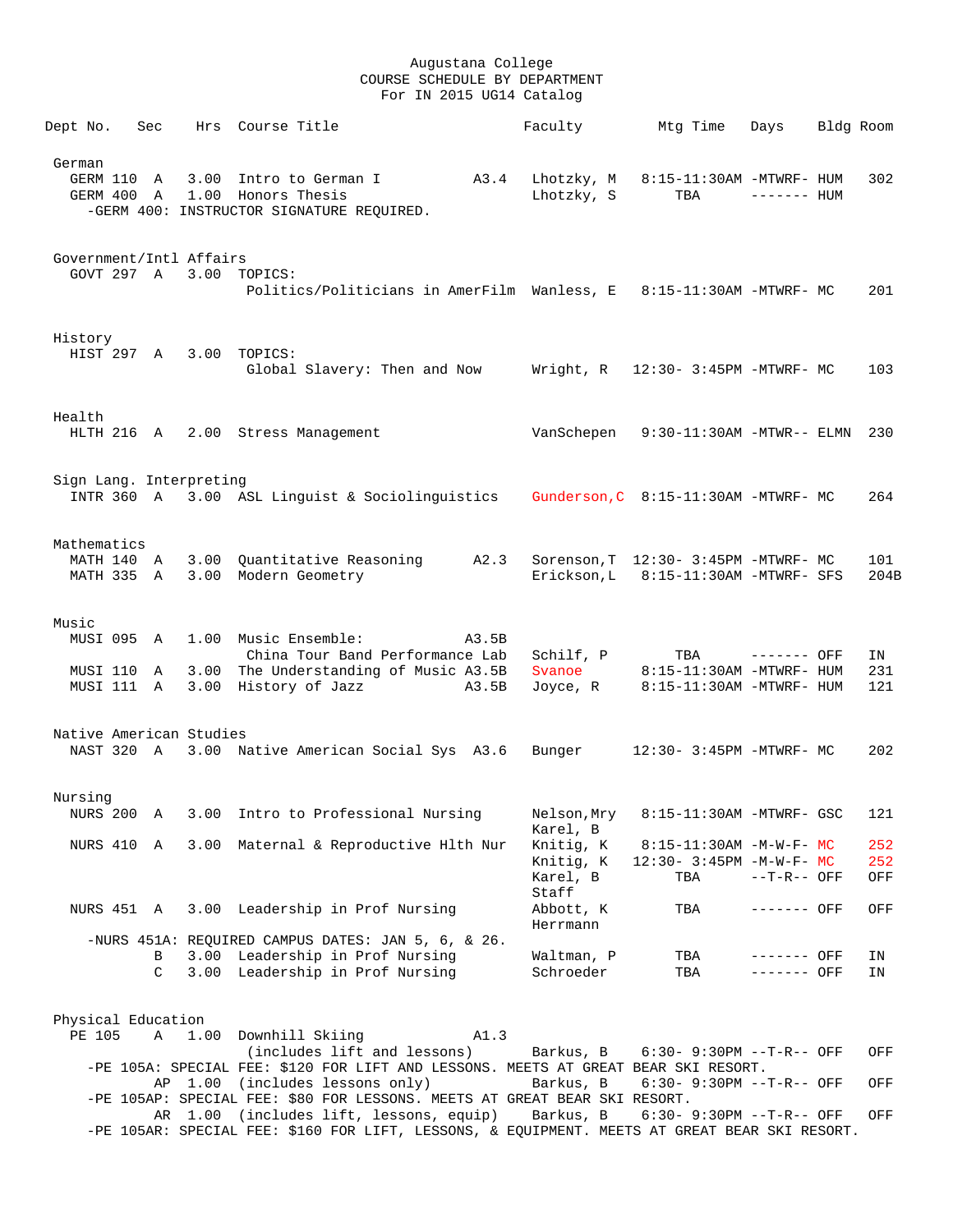| Dept No.                 | Sec    | Hrs           | Course Title                                                                                                  |      | Faculty    | Mtg Time                                                          | Days         | Bldg Room |            |
|--------------------------|--------|---------------|---------------------------------------------------------------------------------------------------------------|------|------------|-------------------------------------------------------------------|--------------|-----------|------------|
|                          |        |               |                                                                                                               |      |            |                                                                   |              |           |            |
| PE 106                   | A      |               | 1.00 Snowboarding                                                                                             | A1.3 |            |                                                                   |              |           |            |
|                          |        |               | (includes lift and lessons)                                                                                   |      | Barkus, B  | $6:30 - 9:30PM -T-R--$ OFF                                        |              |           | OFF        |
|                          |        | AP 1.00       | -PE 106A: SPECIAL FEE: \$120 FOR LIFT AND LESSONS. MEETS AT GREAT BEAR SKI RESORT.<br>(includes lessons only) |      | Barkus, B  | $6:30 - 9:30PM -T-R-7$ OFF                                        |              |           | OFF        |
|                          |        |               | -PE 106AP: SPECIAL FEE: \$80 FOR LESSONS. MEETS AT GREAT BEAR SKI RESORT.                                     |      |            |                                                                   |              |           |            |
|                          | AR     | 1.00          | (includes lift, lessons & equip)                                                                              |      | Barkus, B  | $6:30 - 9:30PM -T-R--OFF$                                         |              |           | OFF        |
|                          |        |               | -PE 106AR: SPECIAL FEE: \$160 FOR LIFT, LESSONS, & EQUIPMENT. MEETS AT GREAT BEAR SKI RESORT.                 |      |            |                                                                   |              |           |            |
| PE 111                   | Α      | 1.00          | Handball/Fitness                                                                                              | A1.3 | Gross, W   | $11:00-12:15PM -MTWR-- ELMN$                                      |              |           | 135        |
| PE 112                   | Α      | 1.00          | Hatha Yoga                                                                                                    | A1.3 | Dickinson  | $12:30 - 1:20PM -MTWRF - ELMN$                                    |              |           | 224        |
| PE 115                   | Α      | 1.00          | Physical Conditioning                                                                                         | A1.3 |            | Binstock 9:00-10:00AM -MTWR-- ELMN                                |              |           | 105        |
| PE 201                   | Α      | 1.00          | Officiating Football                                                                                          |      |            | Anderson, 0 7:00-10:00PM ---W--- ELMN                             |              |           | 230        |
| PE 215<br>PE 225         | Α<br>A | 3.00<br>2.00  | Sport in Society<br>Psychology of Coaching                                                                    |      | Petek      | Barkus, B 8:15-11:30AM -MTWRF- ELMN<br>12:30- 2:30PM -MTWR-- ELMN |              |           | 241<br>241 |
| PE 231                   | Α      | 2.00          | Theory of Coaching Volleyball                                                                                 |      |            | Buckley, A 12:30- 2:30PM -MTWR-- ELMN                             |              |           | 230        |
|                          |        |               |                                                                                                               |      |            |                                                                   |              |           |            |
|                          |        |               |                                                                                                               |      |            |                                                                   |              |           |            |
| Philosophy               |        |               |                                                                                                               |      |            |                                                                   |              |           |            |
| PHIL 120 A               |        |               | 3.00 Critical Thinking<br>A2.2                                                                                |      |            | Heter, $J = 12:30 - 3:45PM - MTWRF - HUM$                         |              |           | 331        |
| PHIL 397 A               |        | 4.00          | TOPICS:                                                                                                       |      |            |                                                                   |              |           |            |
|                          |        |               | TropEcolGuatemala/Belize&SpanImm Spencer, C                                                                   |      |            | TBA                                                               | ------- OFF  |           | ΙN         |
|                          |        |               |                                                                                                               |      | O'Hara, D  |                                                                   |              |           |            |
| Physics                  |        |               |                                                                                                               |      |            |                                                                   |              |           |            |
| PHYS 363 A 4.00 Optics   |        |               |                                                                                                               |      | Wells, E   | 8:15-11:30AM -MTWRF- GSC                                          |              |           | 213        |
|                          |        |               |                                                                                                               |      | Wells, E   | 12:30- 3:45PM -MTWRF- GSC                                         |              |           | 213        |
|                          |        | Lecture & Lab |                                                                                                               |      |            |                                                                   |              |           |            |
|                          |        |               |                                                                                                               |      |            |                                                                   |              |           |            |
|                          |        |               |                                                                                                               |      |            |                                                                   |              |           |            |
| Psychology               |        |               |                                                                                                               |      |            |                                                                   |              |           |            |
|                          |        |               | PSYC 115 A 3.00 General Psychology A3.3                                                                       |      |            | Zell, A 8:15-11:30AM -MTWRF- MC                                   |              |           | 253        |
| PSYC 210 A               |        |               | 3.00 Life-Span Human Development A1.2                                                                         |      |            | Heck-Gotto 12:30- 3:45PM -MTWRF- MC                               |              |           | 253        |
|                          |        |               |                                                                                                               |      |            |                                                                   |              |           |            |
| Religion                 |        |               |                                                                                                               |      |            |                                                                   |              |           |            |
| RELI 110                 | A      | 3.00          | Exploring Christian Faith A4.1                                                                                |      | Swanson, R | 8:15-11:30AM -MTWRF- HUM                                          |              |           | 201        |
| RELI 211 A               |        | 3.00          | Story & Theology                                                                                              | A4.2 | Bowman, R  | 12:30- 3:45PM -MTWRF- HUM                                         |              |           | 226        |
|                          |        |               |                                                                                                               |      |            |                                                                   |              |           |            |
|                          |        |               |                                                                                                               |      |            |                                                                   |              |           |            |
| Sociology                |        |               |                                                                                                               |      |            |                                                                   |              |           |            |
| SOCI 110                 | A      |               | 3.00 Contemporary Society                                                                                     | A3.3 | Smith, S   | 8:15-11:30AM -MTWRF- MC                                           |              |           | 153        |
| SOCI 320                 | A      | 3.00          | Native American Social Sys A3.6                                                                               |      | Bunger     | 12:30- 3:45PM -MTWRF- MC                                          |              |           | 202        |
|                          |        |               |                                                                                                               |      |            |                                                                   |              |           |            |
| Spanish                  |        |               |                                                                                                               |      |            |                                                                   |              |           |            |
| SPAN 197 A               |        | 4.00          | Topics in Hispanic Civ & Culture                                                                              |      |            |                                                                   |              |           |            |
|                          |        |               | Cuba: Race, Gender, & Revolution                                                                              |      | Cabrera    | TBA                                                               | ------- OFF  |           | IN         |
|                          |        |               |                                                                                                               |      | Gerling    |                                                                   |              |           |            |
| SPAN 230                 | A      | 3.00          | Spanish Conversation                                                                                          |      | Gonzalez   | 12:30- 3:45PM -MTWRF- HUM                                         |              |           | 302        |
| SPAN 240                 | Α      | 4.00          | Arab/Jew Influ-Span/Morocco A3.6                                                                              |      | Ogdie      | TBA                                                               | ------- OFF  |           | ΙN         |
| SPAN 297 A               |        | 3.00          | Topics in Hispanic Civ & Culture                                                                              |      |            |                                                                   |              |           |            |
|                          |        |               | Cuba: Race, Gender, & Revolution                                                                              |      | Cabrera    | TBA                                                               | ------- OFF  |           | IN         |
|                          |        |               | Spanish Conversation                                                                                          |      | Gerling    |                                                                   |              |           |            |
| SPAN 330 A<br>SPAN 397 A |        | 3.00<br>3.00  | Topics in Hispanic Civ & Culture                                                                              |      | Gonzalez   | 12:30- 3:45PM -MTWRF- HUM                                         |              |           | 302        |
|                          |        |               | Cuba: Race, Gender, & Revolution                                                                              |      | Cabrera    | TBA                                                               | ------- OFF  |           | IN         |
|                          |        |               |                                                                                                               |      | Gerling    |                                                                   |              |           |            |
|                          |        |               | SPAN 400 A 1.00 Honors Thesis                                                                                 |      | Gonzalez   | TBA                                                               | $------$ HUM |           |            |
|                          |        |               | -SPAN 400: INSTRUCTOR SIGNATURE REQUIRED.                                                                     |      |            |                                                                   |              |           |            |
|                          |        |               |                                                                                                               |      |            |                                                                   |              |           |            |
|                          |        |               |                                                                                                               |      |            |                                                                   |              |           |            |
| Special Education        |        |               |                                                                                                               |      |            |                                                                   |              |           |            |

SPED 280 A 3.00 Practicum:Chd & Yth with Disabil Johnson, M TBA ------- MC